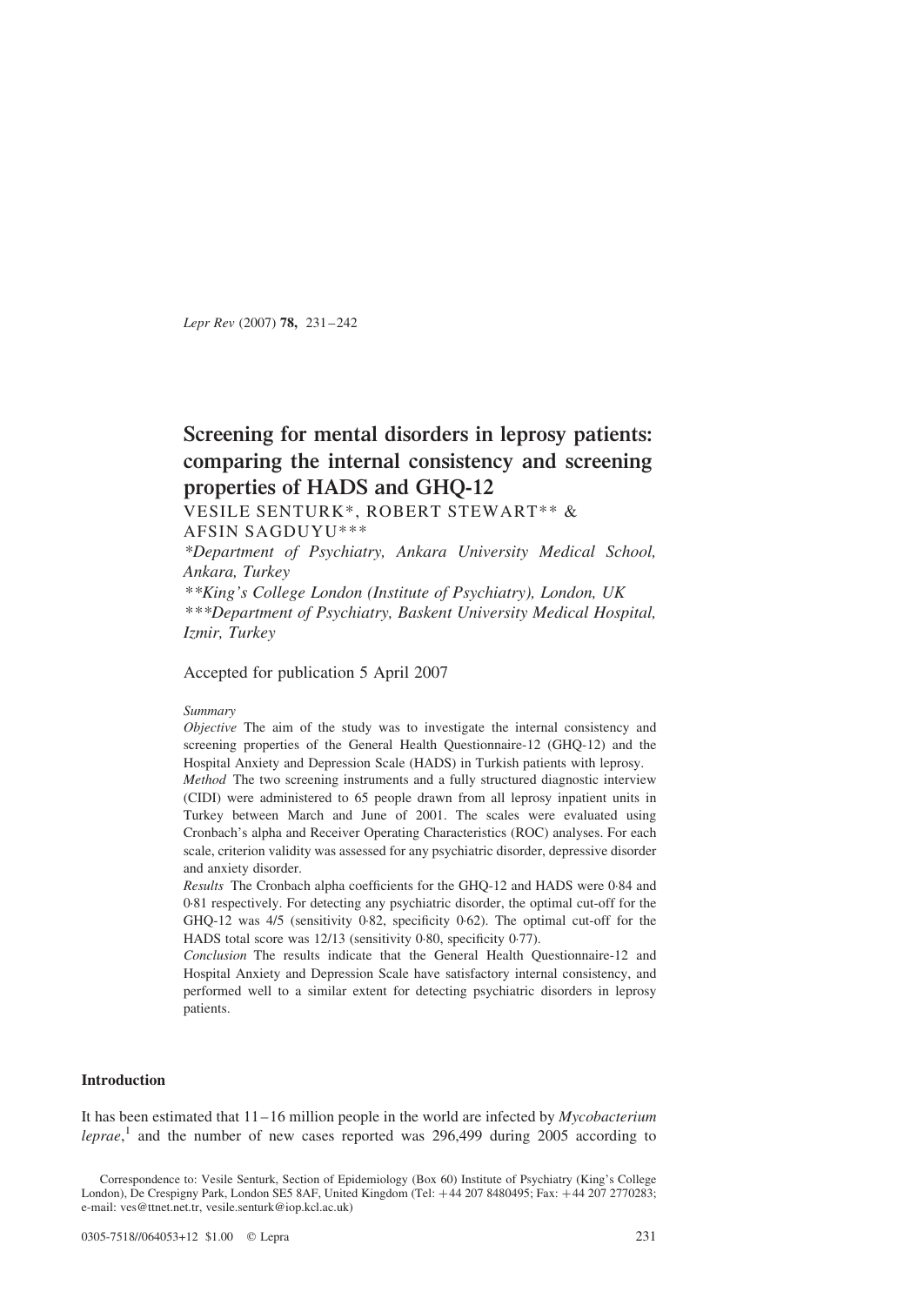statictics from 115 countries.<sup>[2](#page-8-0)</sup> Although prevelance of the disease has been reduced during the last years, it has increased in several countries.

Although the disease of leprosy only affects a minority of  $M$ . *leprae* carriers, it has a major public health impact. Many people affected by leprosy have difficulty caring for themselves, because of deterioration of deformities.<sup>[3](#page-8-0)</sup> Treatment is difficult because it must be continued for long periods, requires several drugs with adverse effects and nerve damage can occur after treatment.<sup>[4,5](#page-8-0)</sup>

The prevalence of leprosy and the disability it causes have a high international impact; however only a few reports have investigated the link between leprosy and psychiatric morbidity. $1,6 - 10$ 

There are still little data on the prevalence of psychiatric morbidity in people with leprosy. One study, using the Cornell Medical Index found the prevalence of any psychiatric disorder was around 10% in leprosy patients, with depressive reaction the most common disorder.<sup>[11](#page-8-0)</sup> In another study, using the Diagnostic and Statistical Manual of Mental Disorders 3rd Edition (DSM-III) 46% of leprosy patients were found to have an affective disorder.<sup>[1](#page-8-0)</sup> Anxiety disorders have also been found to be increased in people with leprosy.<sup>[12](#page-8-0)</sup>

A total of 3,319 leprosy patients were listed in the Registry of the Turkish Ministry of Health in 1991.<sup>[13](#page-8-0)</sup> In a Turkish clinical population, Yazıcı et al.,<sup>[6](#page-8-0)</sup> using the Present State Examination, found prevalence rates of psychiatric disorders of 25% for inpatients and 20% for outpatients with leprosy. In another study, 65% of hospitalised patients with leprosy were found to be clinically depressed using the Symptom Checklist-90-R, the Zung Depression Scale, and the Spielberger State-Trait Anxiety Inventory.<sup>[7](#page-8-0)</sup> In addition, leprosy patients with psychiatric comorbidity were found to have high rates of disability assessed by the Brief Disability Questionnaire.<sup>[14](#page-9-0)</sup>

Mental disorders in people with leprosy may result in higher medical health care costs because of increased service utilisation. Although there are particular difficulties associated with diagnosing psychiatric disorders in patients with somatic diseases (e.g. overlap of psychiatric criteria with symptoms of disease and side effects of treatment), sensitive and specific instruments are necessary to detect patients who need psychological and/or psychiatric intervention.[15](#page-9-0) To that end, brief screening scales represent potentially time- and cost-saving devices.

The General Health Questionnaire (GHQ) is probably the most widely used screening scale for common mental disorders. It has been found to have high sensitivity and specificity for current mental status (including depression, dysthymia, agoraphobia, panic disorder, generalised anxiety disorder, somatization disorder, chronic fatigue and hypochondriasis) according to the Composite International Diagnostic Interview- Primary Health Care Version (CIDI-PCHV) in a variety of settings and cultures<sup>[16](#page-9-0)</sup> including a validation study in Turkey.<sup>[17](#page-9-0)</sup> It was designed to be a self-report instrument for the detection of anxiety and depressive disorders in community and primary care settings.<sup>18</sup> The shorter 12-item version excluded somatic orientated items: particularly important in the assessment of clinical populations. The Hospital Anxiety and Depression Scale (HADS) is another commonly used self-report instrument and includes 14 items, which are divided into depression and anxiety subscales.<sup>[19](#page-9-0)</sup> It was developed specifically to determine the likelihood of anxiety and depressive disorders in patients with physical illness and to assess changes in the severity of such disorders.<sup>[19](#page-9-0)</sup> It also excludes somatic symptoms such as sleep and appetite disturbance.

Previous studies have evaluated the performance of screening instruments for mental disorders in patients with a variety of common disorders: such as cancer, cardiovascular and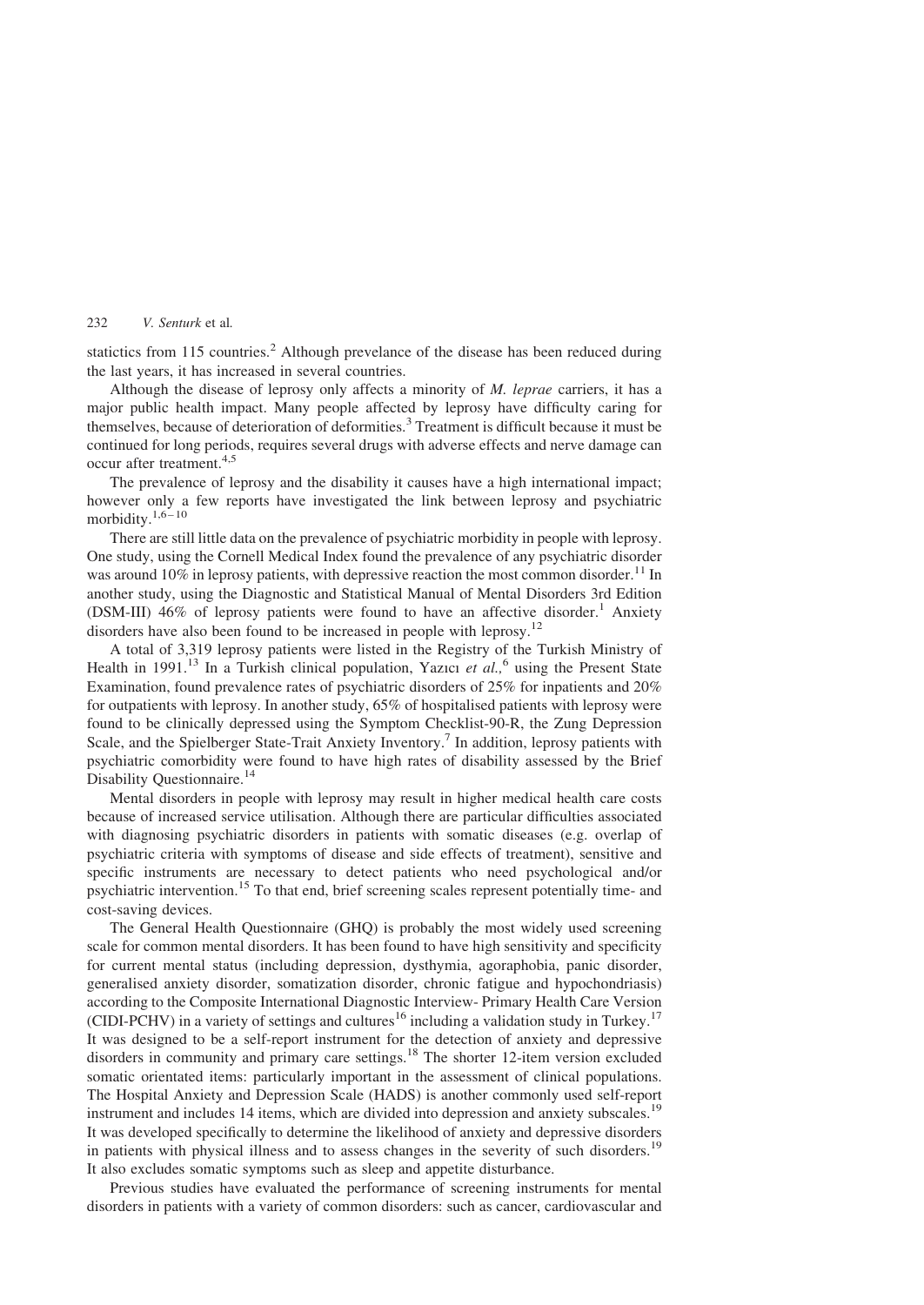musculoskeletal diseases. However their utility has not been evaluated in people with leprosy. The aims of the study described here were to evaluate the GHQ-12 and HADS instruments (including the HADS depression and anxiety subscales) in a sample of people with leprosy, in terms of their internal consistency and screening properties (criterion validity) for any psychiatric disorder, depressive disorder and anxiety disorder as defined by a fully structured diagnostic interview.

#### Methods

#### SAMPLE

The sample for the study was drawn from all leprosy cases that were diagnosed and treated between March and June 2001 in the inpatient units of the Elazig Skin-Venereal-Leprosy Hospital (46 patients), the Leprosy Research Centre at İstanbul University (22 patients) and the Leprosy Centre at Ankara University Medical School (6 patients). Of these cases, three were excluded due to severe cognitive dysfunction, one for not speaking Turkish, and five refused to participate. The study was conducted with 65 patients.

#### INSTRUMENTS AND PROCEDURE

The study was carried out between March and June 2001. A senior psychiatrist (VS), previously trained in this, administered all research instruments. All 65 patients were assessed with four research instruments in total: the Sociodemographic and Clinical Information Form (SCI), the Composite International Diagnostic Interview- Primary Health Care Version (CIDI-PHCV), the GHQ-12, the HADS. The SCI was compliled as a result of a pilot study that was conducted on five leprosy patients treated in the inpatient unit of the Leprosy Centre at Ankara University Medical School. It is a questionnaire composed of 66 items that investigate the patient's sociodemographic characteristics, and history of physical and psychiatric illness.

The GHQ-12 is a widely used instrument designed both for case finding and severity measurement relating to common mental disorders in epidemiological research.<sup>[18](#page-9-0)</sup> The 12item form (score range 0-12) has mainly been used in large mental health studies in the community and in primary care.<sup>[20](#page-9-0)</sup> The GHQ-12 has been translated into Turkish and found to be valid; sensitivity and specificity were 0·74 and 0·84 respectively (cut off point was 2 in primary care patients) and internally consisitent (Cronbach's alpha 0·78) in primary care attenders when compared to Present State Examination as the 'gold standard'.<sup>[17](#page-9-0)</sup>

The HADS consists of seven items for anxiety (HADS-A) and seven for depression (HADS-D). The items are scored on a four-point scale from zero (not present) to three (considerable). The item scores are added, giving subscale scores on the HADS-A and the HADS-D from zero to 21. This is one of the most frequently used scales to assess psychological distress in somatically ill patients (score range from 0–42) with good scaling properties such as sensitivity and specificity were reported 0·80 or higher and Cronbach's alpha scores of 0·80 and 0·81 respectively for the anxiety and depression subscales whereas several external criteria have been used as gold standards.<sup>[21](#page-9-0)</sup>

The HADS was specifically developed on a population of physically ill patients, and its items exclude somatic symptoms of psychological distress. This is important because chronic pain patients can acquire clinically significant scores on many depression measures by endorsing items concerning sleep problems, fatigue, and reduced activity. In Turkish research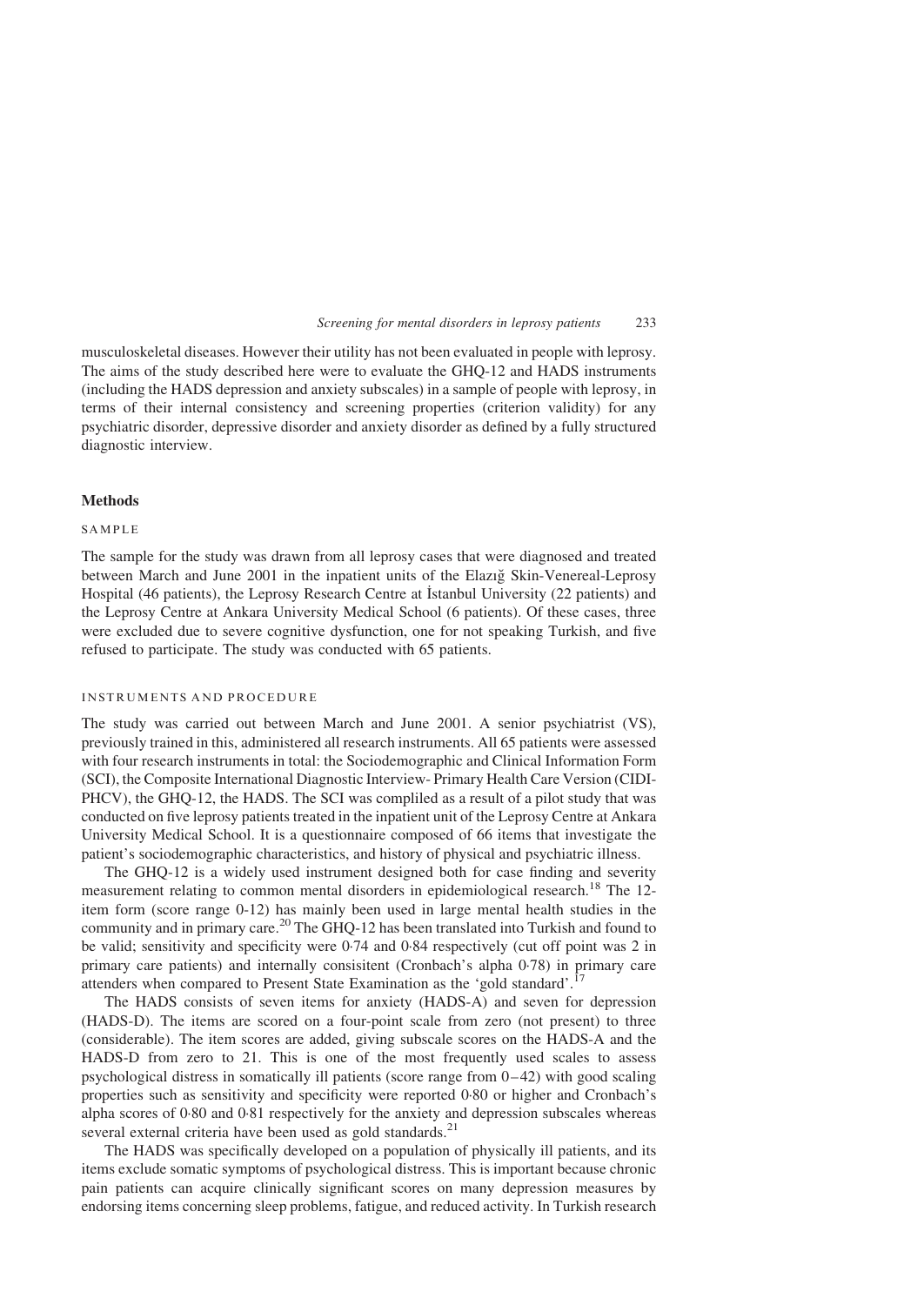a validation study found HADS Cronbach's alpha coefficients of 0·85 and 0·77 respectively for the anxiety and depression subscales. In the study, the cut-off points of 10 (sensitivity 0·83 and specificity  $0.81$ ) and 7 (sensitivity  $0.72$  and specificity  $0.68$ ) were used to identify probable anxiety and depression disorders in each subscale respectively.<sup>[22](#page-9-0)</sup>

The CIDI-PHCV is a fully-structured diagnostic instrument developed by the World Health Organization and in widespread international use.<sup>[23](#page-9-0)</sup> The version designed for primary health care has been translated into Turkish, and investigation in Turkey has shown good testretest reliability with interviewer-observer coefficients of 0·92 for the scale overall and ranging from  $0.81-1.0$  for individual items.<sup>[24](#page-9-0)</sup> The CIDI-PHCV contains sections on sociodemographic characteristics, somatoform disorders, neurasthenia, anxiety and depressive disorders, cognitive dysfunction, and alcohol use disorders. Every item is scored between 1 and 6, and psychiatric diagnoses according to the International Classification of Diseases-10  $(ICD-10)^{25}$  $(ICD-10)^{25}$  $(ICD-10)^{25}$  are generated by a computerised algorithm. The main advantage of this procedure is the high objectivity and inter-rater reliability (kappa:  $0.82-0.98$ )<sup>[26](#page-9-0)</sup>

#### STATISTICAL ANALYSES

All statistical analyses were conducted with STATA 7·0. Chi-square and t-tests were used to compare categorical variables and continuous variables, respectively. In a scale, the each item corraletes to greater or lesser extent with the total score. For the whole scale these individual correlations can be summarised by a single statistic; the Cronbach's alpha coefficient, which varies between  $0-1$ . In this study, internal consitency was measured using this statistic,  $27$ with scores above 0.8 taken as indicating high internal consisitency.<sup>[28](#page-9-0)</sup> Concurrent validity of GHQ-12 and HADS against CIDI-PHCV was expressed in terms of sensitivity (the proportion of true cases correctly identified by screening instrument according to the gold standard) and specificity (the proportion of non-cases correctly identified by screening instrument according to the gold standard). $^{29}$  $^{29}$  $^{29}$ 

Receiver operating characteristics (ROC) analysis $30$  was used to evaluate the diagnostic accuracy of the HADS and the GHQ-12 to detect cases with psychiatric diagnoses in leprosy patients. The ROC-curve expresses the relationship between sensitivity and specificity over the full range of potential cut-off points and represents an index of the overall ability of the instrument to discriminate between cases and non-cases.<sup>[30](#page-9-0)</sup> The estimation of the area under the ROC curve (AUROC) quantifies this accuracy. Values range is from 0·5 (no discriminatory ability) to  $1.0$  (perfect discrimination).<sup>[31](#page-9-0)</sup> Four ROC-analyses were performed. The psychiatric diagnoses from CIDI-PHCV (4 week prevalence) were used as case definition (criterion). In the first two analyses, all participants with any current psychiatric diagnosis or with current depressive disorders, respectively, were used as cases. For the third analysis, all patients with current anxiety disorders were referred to as cases. Finally, the subscales (HADS depression and HADS anxiety) were analysed separately to compare their screening performances for depressive and anxiety disorders. AUROC coefficients for the different screening scales were compared using the algorithm proposed by De Long et  $al^{32}$  $al^{32}$  $al^{32}$ . The optimal cut-off point was chosen by the criteria of maximum specificity without allowing it to exceed sensitivity; this implicitly places equal priority upon the avoidance of false positive and false negative categorisations.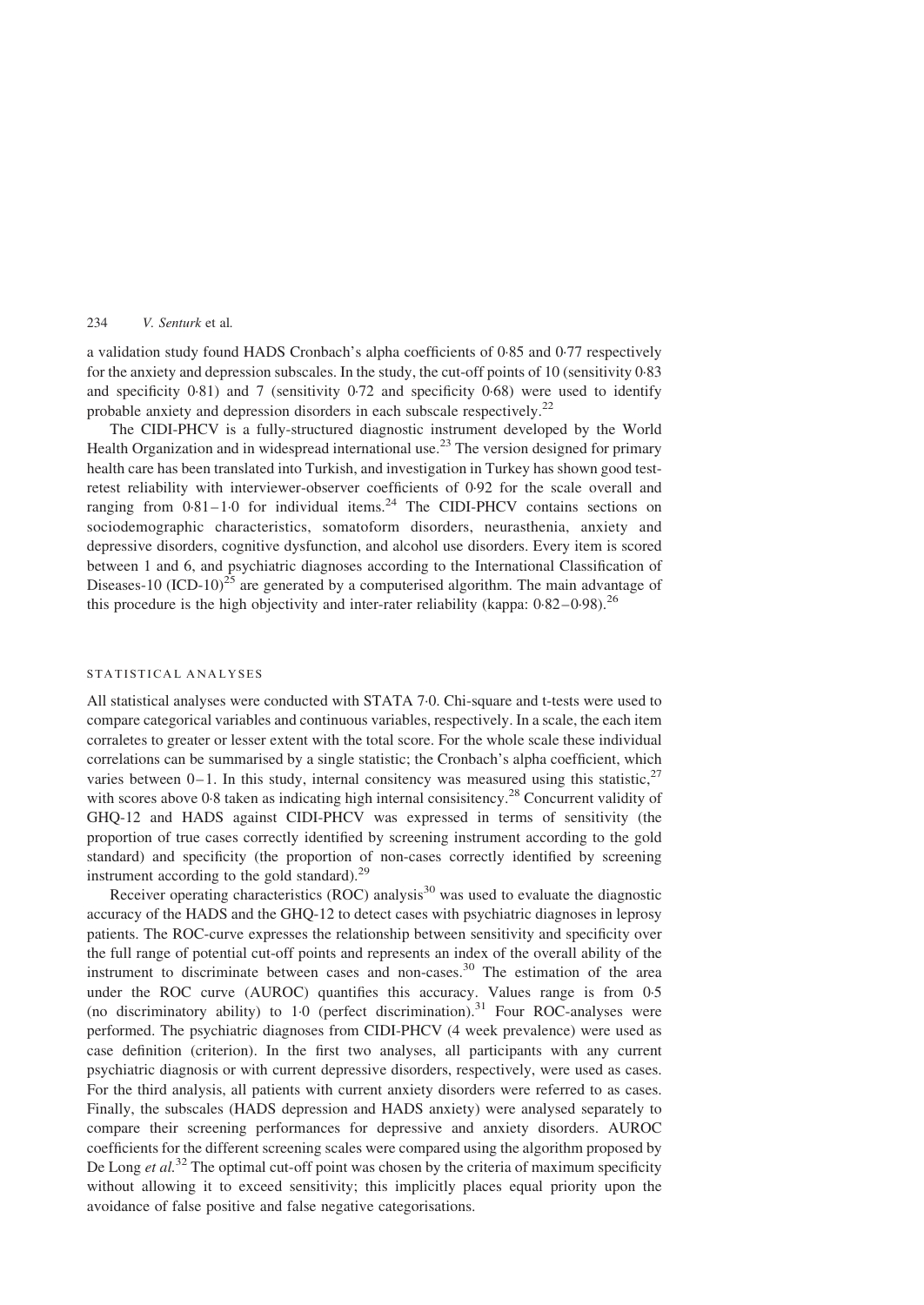#### Results

# SAMPLE CHARACTERISTICS:

A total of 65 leprosy patients were assessed with clinical interview (CIDI-PHCV). Characteristics of the sample are displayed in Table 1. Most were male; the mean age was 55·5 years within a 21–77 year range. Seventeen percent of the patients were actively working, and 9% had never worked in their life.

Mycobacterium leprae was detected in 9% of the cases at the time of study, and 17% of them were receiving anti-leprosy therapy. Ninety-three percent of the patients had visible physical deformity, and 49% of the patients had severe deformities, such as blindness, amputated finger, and nose deformities. Forty-six percent of the patients had a family history of leprosy.

The mean and Standard Deviation (SD), scores for the HADS and GHQ-12 scales were 10·9 (6·45) and 4·4 (3·53) respectively. Twenty-two patients (33·8%) had at least one ICD-10 diagnosis (based on symptoms over the previous four weeks).

#### INTERNAL CONSISTENCY AND CRITERION-VALIDITY OF GHQ-12 AND HADS

For the participant group, the GHQ-12 and the HADS showed good internal consistency with Cronbach's alpha scores of 0·84 and 0·81 respectively. Receiver operating characteristics

| Sociodemographics                                                                   |                                       |
|-------------------------------------------------------------------------------------|---------------------------------------|
| Sex $(\%$ female)<br>Age (mean, SD, range) (years)<br>Employment (% actively        | $27 - 7$<br>$55.5(14.8)(21-77)$<br>17 |
| working)<br>Leprosy treatment (% currently<br>treated)                              | 17                                    |
| Leprosy-related deformity (%<br>visible)                                            | 93                                    |
| GHQ-12 (median, interquartile<br>range)                                             | $4(1-7)$                              |
| HADS (median, interquartile<br>range)<br>HADS-D (median, interquartile              | $10(7-14)$<br>$6(3-9)$                |
| range)<br>HADS-A (median, interquartile                                             | $4(3-6,5)$                            |
| range)<br>Prevealence of ICD-10 diagnosis $(\%)$<br>Patients with at least one ICD- | 33.8                                  |
| 10 diagnosis<br>Current depressive episode                                          | 12.3                                  |
| Recurrent brief depressive<br>episode                                               | 8.9                                   |
| Generalised anxiety disorder<br>Persistent somatoform pain<br>disorder              | 12.3<br>$12-3$                        |

#### **Table 1.** Sample Characteristics  $(N = 65)$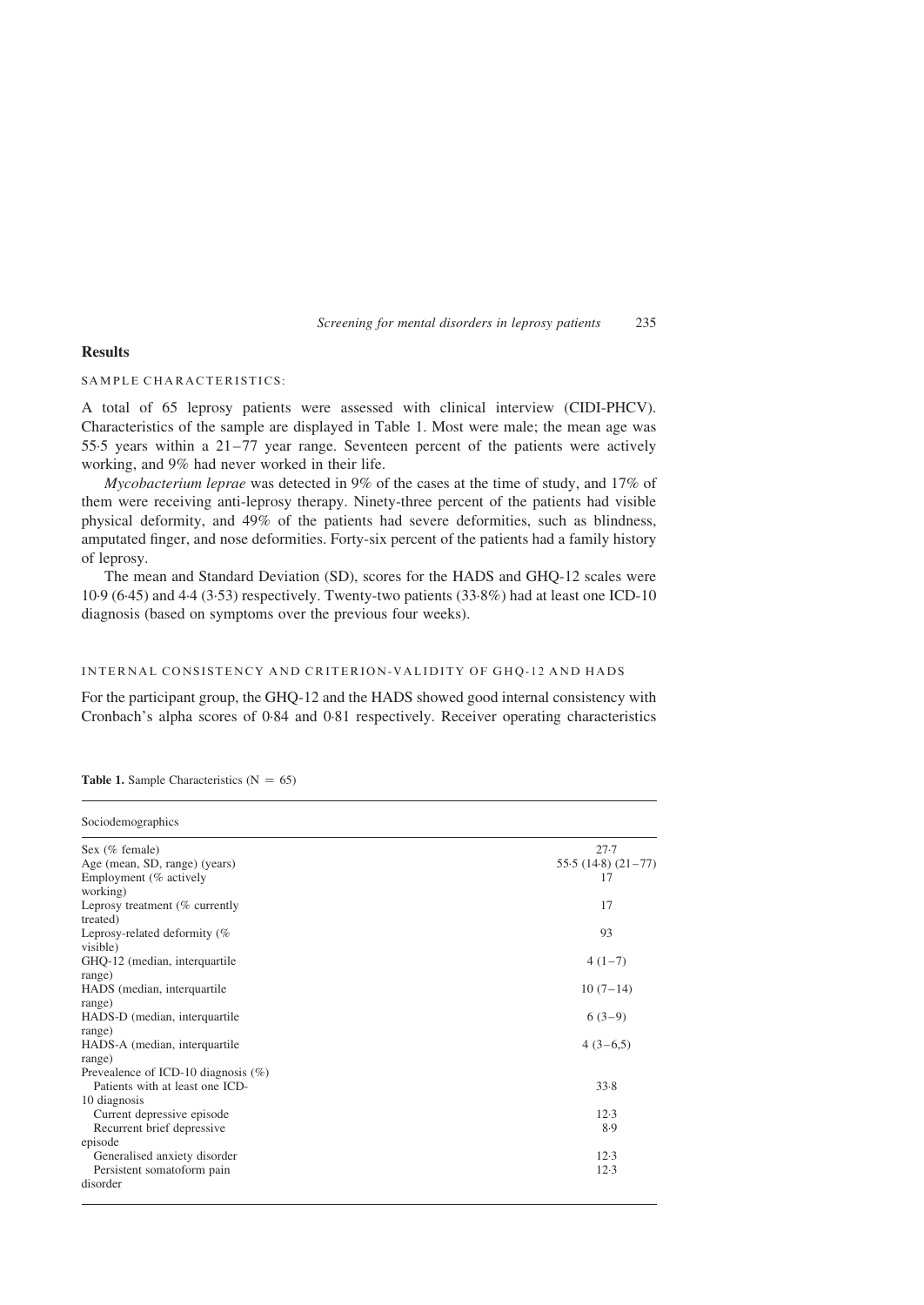(ROC) analyses are displayed in Figs. 1, 2 and 3. In summary, the GHQ-12 and HADS discriminated well between those with and without mental disorders and with and without depressive disorder but only moderately well between those with and without anxiety disorder.

Screening characteristics for different cut-off points are displayed in [Tables 2 and 3](#page-7-0). The optimal cut-off points were 4/5 and 5/6 for GHQ-12, and 11/12 and 12/13 for HADS according the case-criteria. The optimal cut-off for the HADS provided a better general balance between sensitivity and specificity than that for the GHQ-12, both for any psychiatric disorder and depressive disorder. However there was no statistically significant difference between the AUROC scores for the two scales with respect to any of the three criteria.

Additionally, the HADS subscales (HADS anxiety and HADS depression) were compared regarding their ability to identify cases with depressive and anxiety disorders. The cut-off point for depression subscale of the HAD was 8/9 and the sensitivity and specificity were 0·66, 0·76 respectively. The cut-off point for anxiety subscale of the HAD was 4/5. Using this cut-off point, the sensitivity and specificity were 0.75 and 0.61 respectively. For depressive disorders, the AUROC value for the HADS depression subscale (0·82; 95% Coincidence Interval, CI: 0·69–0·95) was superior to the HADS anxiety subscale (0.70; 95% CI: 0.5[2](#page-8-0)–0.88), although the difference was not statistically significant ( $\chi^2$ : 1.08;  $P = 0.29$ ). For anxiety disorders, there was little difference between the HADS anxiety and depression subscales, AUROC values 0·73 (95% CI: 0·51–0·94) and 0·72 (95% CI: 0·53– 0·91) respectively.

#### Discussion

We sought to investigate the internal consistency and criterion validity of two commonly used screening instruments, the HADS and the GHQ-12, for the detection of psychiatric



Figure 1. ROC curves for the detection of any mental disorder.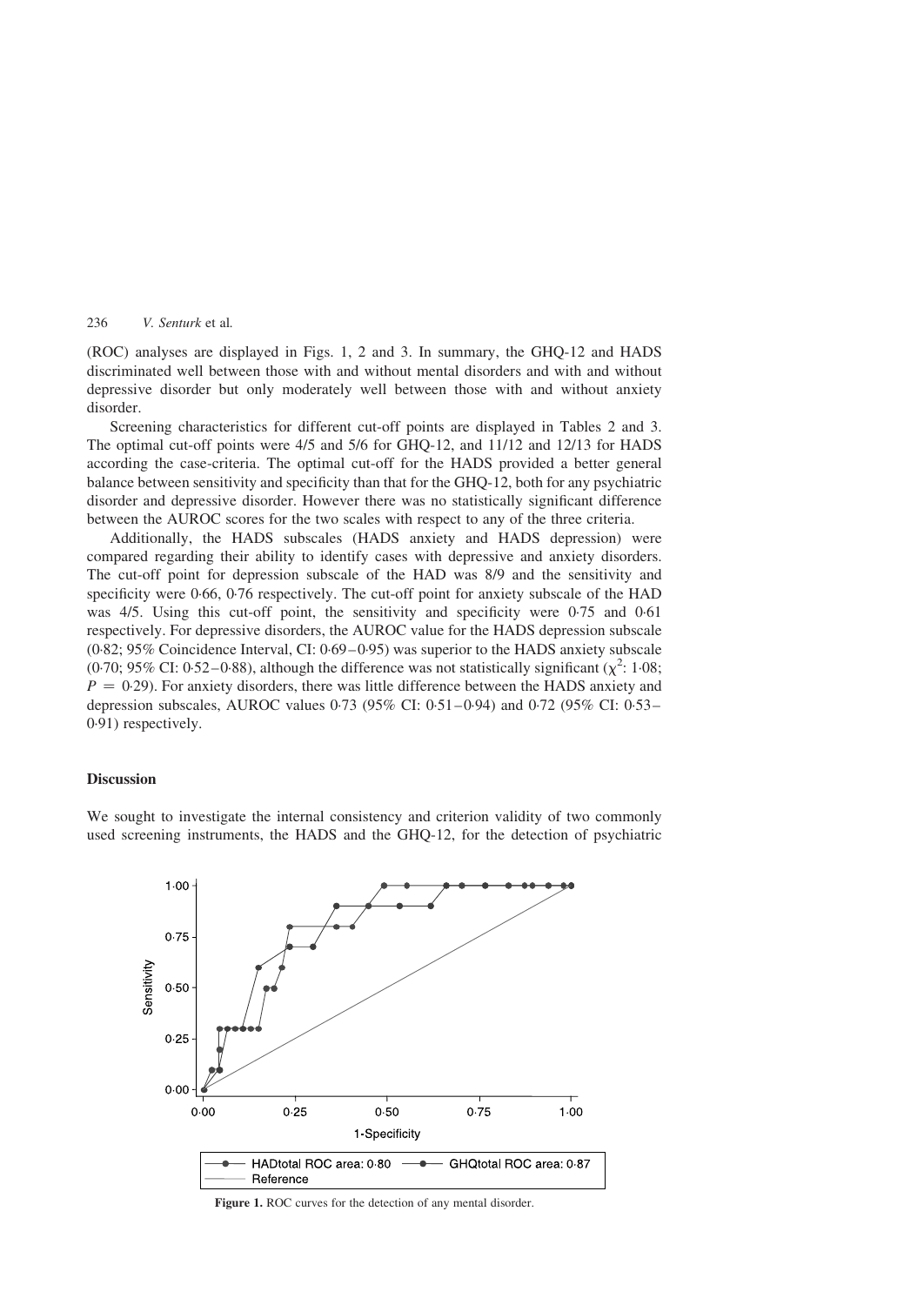

Screening for mental disorders in leprosy patients 237

Figure 2. ROC curves for the detection of depressive disorder.

disorder in Turkish patients with leprosy. The study had the advantage of gold standard diagnoses derived from standardised fully structured interviews using the CIDI-PHCV. This is the first time, as far as we are aware, that the GHQ has been evaluated together with the HADS in a leprosy population, allowing an explicit test of the assumption that physicalspecific psychiatric assessments are necessary to ensure validity and reliability in such contexts.

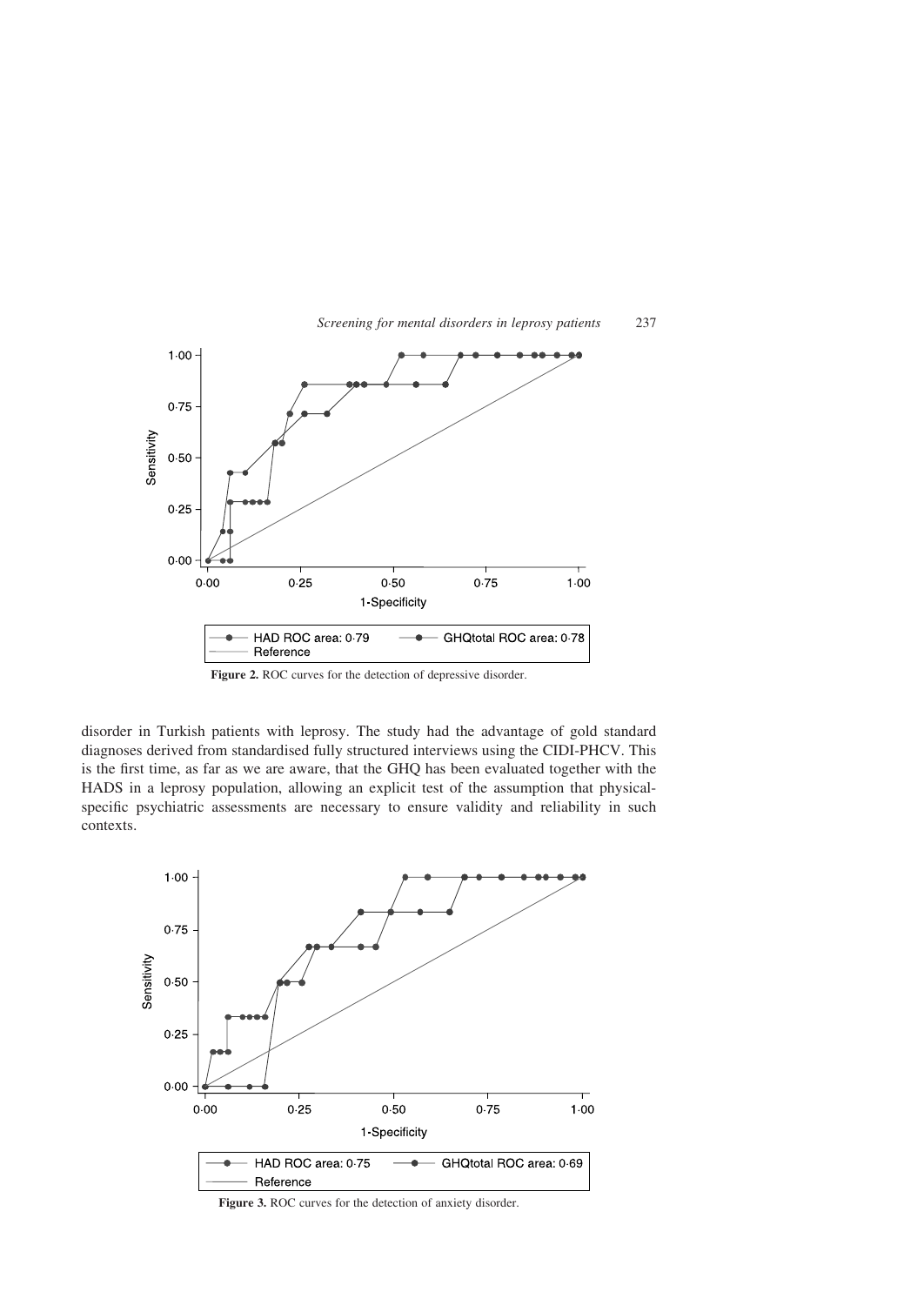<span id="page-7-0"></span>Table 2. Cut-off points with sensitivity and specificity for GHO-12 and HADS

|                | <b>HADS</b>                                   |                                             |                                          |                | GHO-12                                       |                                             |                                          |
|----------------|-----------------------------------------------|---------------------------------------------|------------------------------------------|----------------|----------------------------------------------|---------------------------------------------|------------------------------------------|
| Cut-off points | Psychiatric<br><b>Disorders</b><br>Sens/Spec* | Depressive<br><b>Disorders</b><br>Sens/Spec | Anxiety<br><b>Disorders</b><br>Sens/Spec | Cut-off points | Psychiatric<br><b>Disorders</b><br>Sens/Spec | Depressive<br><b>Disorders</b><br>Sens/Spec | Anxiety<br><b>Disorders</b><br>Sens/Spec |
| 10/11          | 0.88/0.58                                     | 0.85/0.58                                   | 0.83/0.50                                | 3/4            | 0.81/0.46                                    | 0.85/0.45                                   | 0.71/0.43                                |
| 11/12          | 0.88/0.69                                     | 0.85/0.68                                   | 0.66/0.58                                | 4/5            | 0.81/0.62                                    | 0.85/0.59                                   | 0.71/0.57                                |
| 12/13          | 0.80/0.76                                     | 0.85/0.74                                   | 0.50/0.62                                | 5/6            | 0.60/0.68                                    | 0.71/0.68                                   | 0.71/0.57                                |
| 13/14          | 0.77/0.66                                     | 0.57/0.82                                   | 0.50/0.70                                | 6/7            | 0.60/0.75                                    | 0.71/0.75                                   | 0.57/0.73                                |

 $*$  Sens = sensitivity; Spec = specificity.

The internal consistency for the HADS and the GHQ-12 was as high as in other studies carried out for different illnesses,  $33$  in different settings $34,18$  and in different cultures.  $35,36$  For example, Cronbach's alpha scores were 0·89 and 0·82 for the HAD anxiety and depression scales respectively in head and neck cancer patients.<sup>[33](#page-9-0)</sup>

The optimal cut-off points of HADS and GHQ-12 were higher than those found in general practice $37$  but lower than those found in patients with cancer, cardiovascular and musculoskeletal disorders.[38,39](#page-9-0) However, validity coefficients for both scales are similar to those found derived from general practice research<sup>[16,37](#page-9-0)</sup> but lower than those found in patients with specific physical illnesses.<sup>[38,39](#page-9-0)</sup> The relatively lower cut-off points and their validity coefficient are perhaps explained by the different criteria used to choose them. In our study, high specificity that does not exceed the sensitivity was chosen for minimising the number of false negative cases at the sacrifice of some false positive cases. Two other studies that compared the HADS and GHQ- $12^{38,39}$  $12^{38,39}$  $12^{38,39}$  did not apply this criterion. We also found that the HADS and the GHQ-12 performed better as screening instruments for depressive compared to anxiety disorders, consistent with other research in patients with severe physical diseases.<sup>[38,39](#page-9-0)</sup>

Based on the ROC analysis, the HADS and the GHQ-12 did not differ significantly in their ability to discriminate between those with and without psychiatric disorder, depressive

Table 3. Scores of area under receiver operating curve (AUROC) and optimal cut-off points with sensitivity and specificity for GHQ-12 and HADS according different case-criteria

|                       | <b>HADS</b>              |                         |                             | $GHO-12$                        |                                |                             |
|-----------------------|--------------------------|-------------------------|-----------------------------|---------------------------------|--------------------------------|-----------------------------|
|                       | Psychiatric<br>Disorders | Depressive<br>Disorders | Anxiety<br><b>Disorders</b> | Psychiatric<br><b>Disorders</b> | Depressive<br><b>Disorders</b> | Anxiety<br><b>Disorders</b> |
| Optimal cut-off point | 12/13                    | 12/13                   | 11/12                       | 4/5                             | 5/6                            | 4/5                         |
| Sensitivity           | 0.80                     | 0.85                    | 0.66                        | 0.81                            | 0.71                           | 0.71                        |
| Specificity           | 0.76                     | 0.74                    | 0.58                        | 0.62                            | 0.68                           | 0.57                        |
| <b>AUROC</b>          | 0.80                     | 0.79                    | 0.75                        | 0.73                            | 0.78                           | 0.69                        |
| CI 95% of AUROC       | $0.68 - 0.92$            | $0.66 - 0.93$           | $0.56 - 0.93$               | $0.55 - 0.90$                   | $0.61 - 0.96$                  | $0.38 - 0.84$               |

AUROC comparison with HADS and GHQ-12 for different case-criteria: Psychiatric disorders:  $\lambda^2 = 0.002$ ,  $p = 0.96$ ; Depressive disorders: $\lambda^2 = 0.011$ ,  $p = 0.91$ ; Anxiety disorders:  $\lambda^2 = 0.145$ ,  $p = 0.70$ .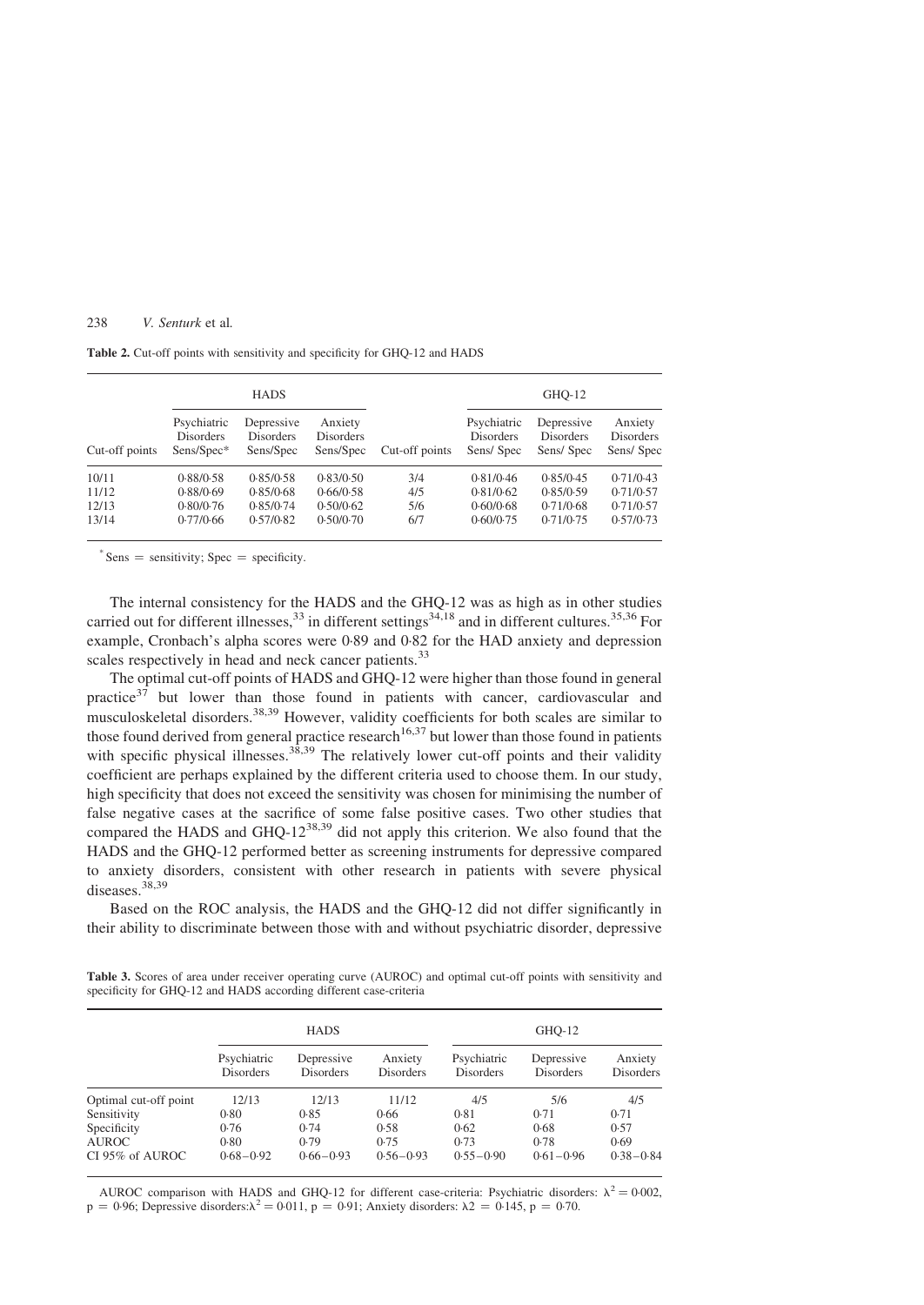<span id="page-8-0"></span>disorder or anxiety disorders according to the areas under the fitted curves. This is consistent with the findings of previous studies in people with muscoloskeletal diseases.<sup>[38](#page-9-0)</sup> Some evidence has been suggested for superiority of the HADS when cancer and cardiovascular disorders are included.<sup>[39](#page-9-0)</sup> Our findings did suggest some superiority of the HADS in terms of the overall sensitivity and specificity values obtained. The lack of statistical significance with respect to AUROC differences should be treated with caution, since the sample size was relatively small.

#### Implications of the study findings

In these Turkish leprosy patients the performances of the GHQ-12 and the HADS (AUROC area) were both reasonable, although the HADS seem to have slightly better validity coefficients. Tentatively, we suggest that the GHQ-12 might be preferred where assessment of overall psychological morbidity is required in leprosy patients, because it is probably the most widely used screening scale for mental disorders and will more readily allow comparisons between different settings and populations. Like other studies carried out in patients with severe physical illness, both instruments appeared to identify depressive disorders better than anxiety disorders, demonstrating that the latter symptoms might be more difficult to be recognised in this group.

#### Acknowledgements

We would like to thank Dr. Erico Costa for his intellectual contribution to the content of this manuscript.

#### References

- 
- 
- <sup>1</sup> Olivier RH. Psychiatric aspects of Hansen's disease (Leprosy). *J Clin Psychiatry*, 1987; **48**: 477–479.<br><sup>2</sup> WHO. Weekly epidemiological record, 2006; **81**: 309–316.<br><sup>3</sup> Chen S, Chu T, Wang Q. Qualitative assessment o
- It is in equal to the People's in Shandong Province, The People's Republic of China. Republic of China. Lepromatous leprosy: a review and case report. Med Oral Patol Oral Cir Bucal, 2006; 11: 474–479.
- 
- Bucal, 2006; 11:  $\frac{1}{20}$  Walker SL, Lockwood DNJ. Leprosy. Clinics in Dermatology, 2007; 25: 165–172.<br>6 Yazıcı O, Satır F, Oto R et al. Lepralı Hastalarda Ruhsal Bozukluklar Üzerine Bir Arastırma [An investigation on m
- 
- Figure 1991; 22: 229–238.<br>
Soykan A, Kundakçı N, Erdem C. Psychiatric disturbances in leprosy patients. Lepr. Mec, 1991; 22: 229–238.<br>
<sup>8</sup> Bharath S, Shamasundar C, Raghuram R et al. Psychiatric morbidity in leprosy and ps
- Ind J Lepr, 1997; 69: 341–346.<br>
<sup>9</sup> Bharath S, Shamasundar C, Raghuram R *et al.* Correlates of psychiatric morbidity in patients with leprosy. *Ind J* Lepr, 2001; **73**: 217–228.
- Leekassa R, Bizuneh E, Alem A. Prevalence of mental distress in the outpatient clinic of a specialized leprosy<br>hospital. Addis Ababa, Ethiopia, 2002. Lepr Rev, 2004; 75: 367–375.
- <sup>11</sup> Kumar JH, Verghese A. Psychiatric disturbance among leprosy patients. An epidemiological study. *Int J Lepr Other Mycobact Dis*, 1980; **48:** 431–-434.
- 
- <sup>12</sup> Shale MJH. Women with leprosy a women with leprosy is in double jeoprdy. *Lepr Rev*, 2000; **71**: 5–17.<br><sup>13</sup> Ozbesler O Lepra (cüzzam) hastalarının sosyal psikolojik ve ekonomik sorunlarının sosyal hizmet açısından değerlendirilmesi (Assasment of social and economic problems of leprosy patients regarding social work). Yüksek lisans tezi Hacettepe Üniversitesi Sosyal Bilimler Enstitüsü, Ankara 1993.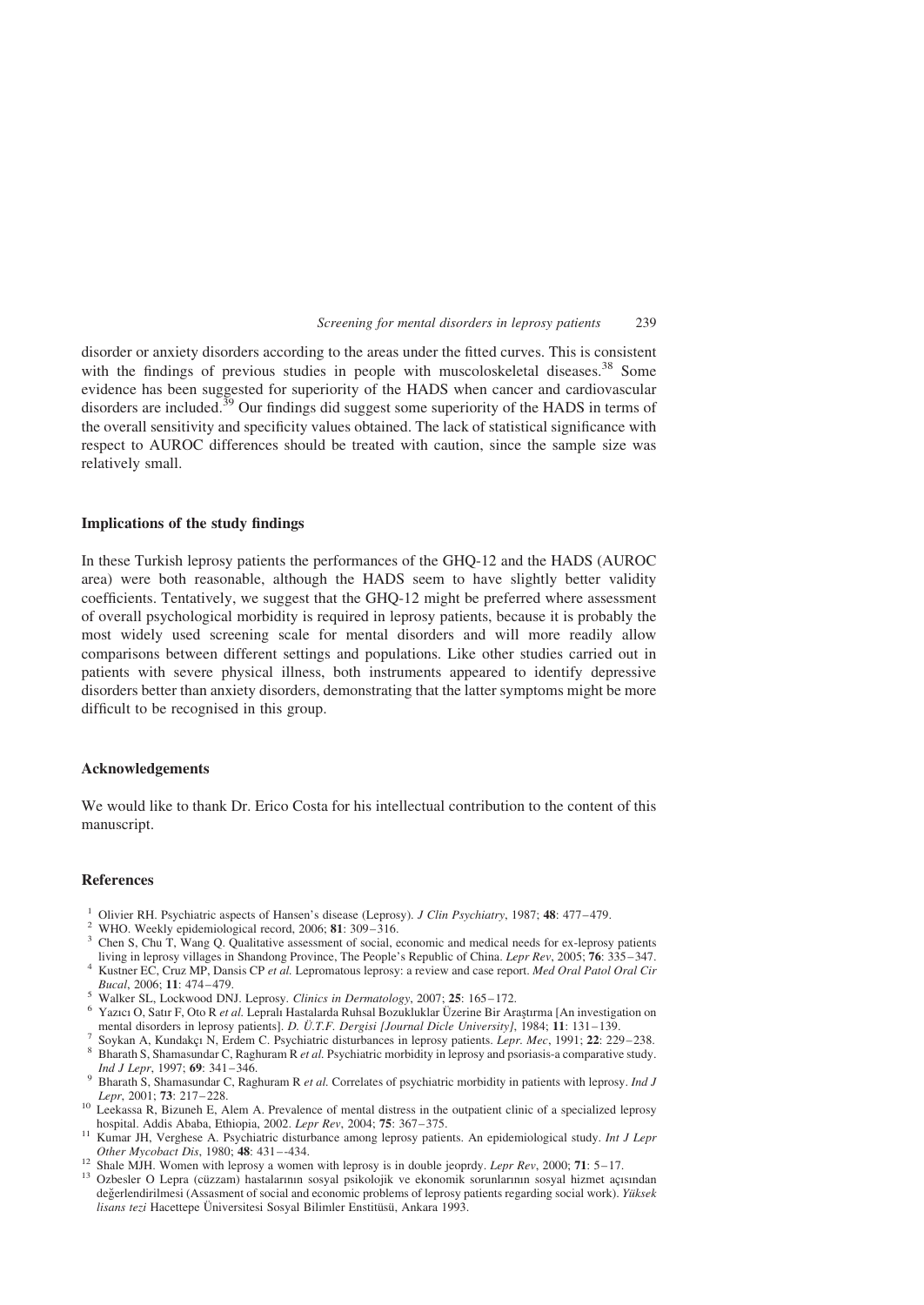- <span id="page-9-0"></span><sup>14</sup> Senturk V, Sagduyu A. Psychiatric disorders and disability among leprosy patients: a review. Turk J Psychiatry, 2004; **15**: 236–243.
- <sup>15</sup> Cohen-Cole SA, Brown FW, McDaniel JS Assessment of depression and grief reactions in the medically ill. In: A Stoudemire and BS Fogel (eds). *Psychiatric care of medical patient* Oxford University Press, New York 1993
- <sup>16</sup> Goldberg DP, Gater R, Sartorius N *et al.* The validity of two versions of the GHQ in the WHO study of mental illness in general health care. *Psychol Med*, 1997; 27: 191–197.
- 
- 
- 
- <sup>17</sup> Kilic C. General Health Questionnaire: a reliability and validity study. Turk J Psychiatry, 1996; 7: 3–9.<br><sup>18</sup> Goldberg D, Williams P, *A User's Guide to the General Health Questionnaire* NFER-Nelson, Windsor 1988.<br><sup></sup>
- data and cumen country respulses. The press on Olgegi: Türkçe formunun geçerlilik ve güvenilirligi. [Validity and<br>Reliability of Turkish Version of Hospital Anxiety and Depression Scalel. Turk J Psychiatry. 1997; 8: 280–2
- 23 Robins LN, Wing J, Wittchen HU. The Composite International Diagnostic Interview. Arch Gen Psychiatry, 1998;<br>45: 1069–1077.
- <sup>24</sup> Rezaki M, Kaplan I, Uçok G et al. Temel saglik hizmetlerinde ruhsal sorunlar uzerine bir alan arastirmasi. [A Field Study on Psychological Disorders in Primary Health Care]. Turk J Psychiatry, 1995; 6: 3–11.
- <sup>25</sup> WHO World Health Organization. International Classification of Disease the Tenth Edition (ICD-10).
- Geneve. 1992.<br><sup>26</sup> Wittchen HU. Reliability and validity studies of the WHO-Composite International Diagnostic Interview (CIDI):<br>a critical review. *J Psychiatr Res*, 1994; **28**: 57–84.
- 
- 
- 
- 
- <sup>27</sup> Bland JM, Altman DG. Statistics notes: Corobach's alpha. *BMJ*, 1997; **314**: 572.<br><sup>28</sup> Nunnally JC, Bernstein IH, *Psychometric theory* 3rd edn. McGraw-Hill, New York 1994.<br><sup>29</sup> Prince M. Measurement in psychiatry. *I*
- <sup>32</sup> Delong ER, Delong DM, Clarke-Pearson DL. Comparing the areas under two or more correlated Receiver
- Operating Characteristic curves: Anonparametric approach. *Biometrics*, 1988; 44: 837–845.<br>33 Hammerlid E, Ahlner-Elmqvist M, Bjordal K. A prospective multicentre study in Sweden and Norway of mental<br>distress and psychiatr
- distress and psychiatric more more more more more in the neck cancer patients. Br J Cancer patients. Br 30: 74<br>Swedish sample. Acta Psychiatr Scand, 1997; 96: 281–286.
- <sup>35</sup> El-Rufaie OMEF, Absood GH. Retesting the validity of the Arabic version of the Hospital Anxiety and
- Depression (HAD) scale in primary health care. Soc Psychiatry Psychiatr Epidemiol, 1995; 30: 26–31.<br><sup>36</sup> Daradkeh TK, Ghubash R, El-Rufaie OMEF. Reliability, Validity and Factor Structure of the Arabic version of the<br>12-it
- <sup>37</sup> Olsson I, Mykletun A, Dahl AA. The hospital anxiety and depression rating scale: A cross-sectional study of psychometrics and case finding abilities in general practice. *BMC Psychiatry*, 2005; 5: 46.
- psychometric M, Woll S, Wunsch A et al. Screening for mental disorders in cancer, cardiovascular and musculoskeletal<br>diseases. Soc Psychiatry Psychiatr Epidemiol, 2006; 41: 56–62.
- $^{39}$  Harter M, Reuter K, Gross-Hardy K *et al.* Screening for anxiety, depressive and somatoform disorders in rehabilitation - validity of HADS and GHQ-12 in patients with musculoskeletal disease. Disabil Rehabil, 2001; 23: 737–744.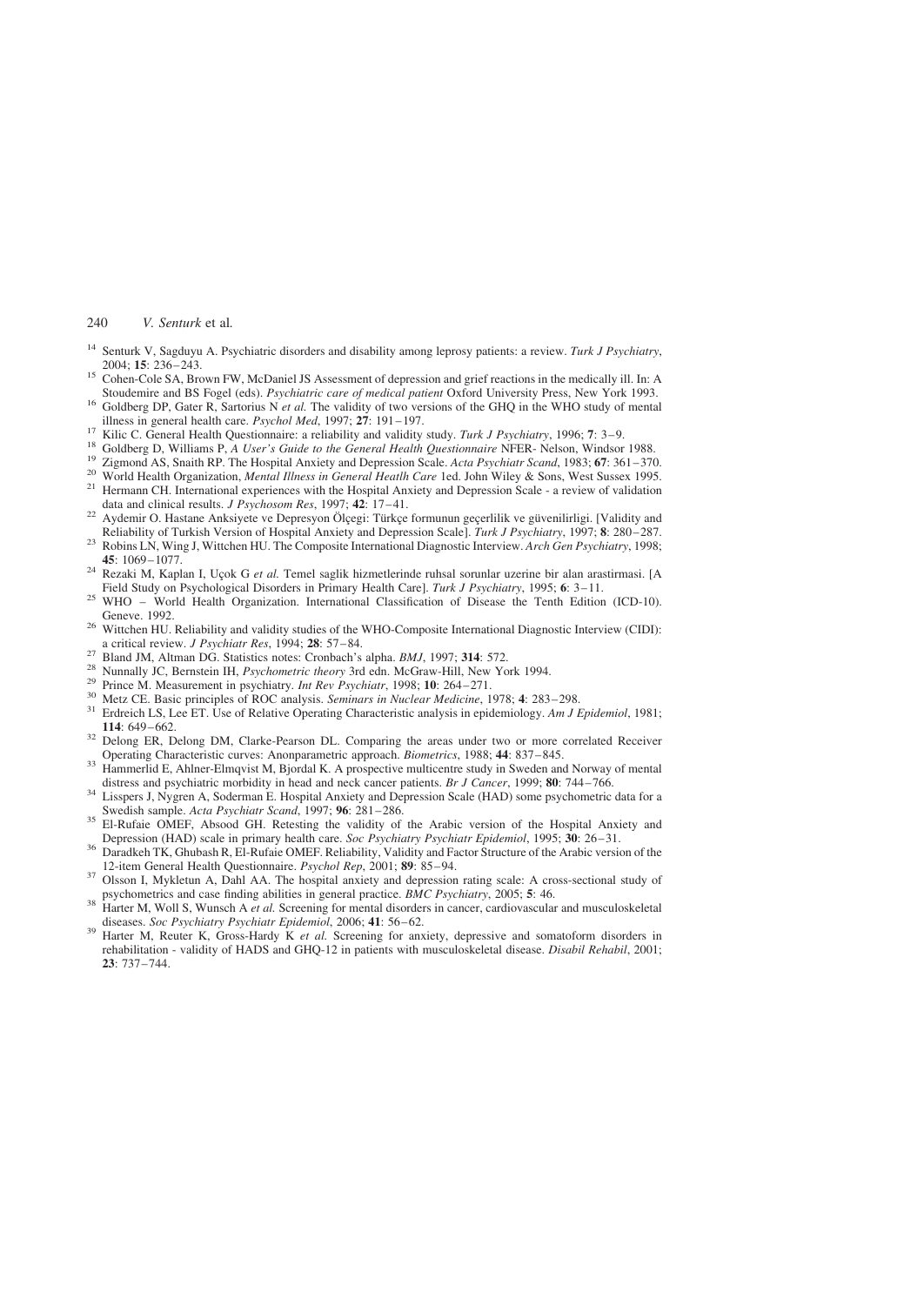# Appendix

1 GHQ-12 2 HADS

# THE GHQ-12 MUST NOT BE REPRODUCED WITHOUT PERMISSION

# Appendix-1 . General Health Questionnaire (GHQ-12)

| Have you recently:                                          |                       |                                        |                        |                         |
|-------------------------------------------------------------|-----------------------|----------------------------------------|------------------------|-------------------------|
| 1-been able to concentrate on<br>whatever you're doing?     |                       | Better than Same as usual              | Less than usual        | Much less<br>than usual |
| 2-lost much sleep over worry?                               | Not at all            | No more than usual                     | Rather more than usual | Much more<br>than usual |
| 3-felt that you are playing a useful<br>part in things?     | More so<br>than usual | Same as usual                          | Less useful than usual | Much less usual         |
| 4-felt cabaple of making<br>decisions about things?         | More so<br>than usual | Same as usual                          | Less so than usual     | Much less capable       |
| 5-felt constantly under strain?                             | Not at all            | No more than usual                     | Rather more than usual | Much more<br>than usual |
| 6-felt you couldn't overcome<br>your difficulties?          | Not at all            | No more than usual                     | Rather more than usual | Much more<br>than usual |
| 7-been able to enjoy your normal<br>day to day activities   | More so<br>than usual | Same as than usual                     | Less so than usual     | Much less<br>than usual |
| 8- been able to face up to your<br>problems?                | More so<br>than usual | Same as usual                          | Less so than usual     | Much less able          |
| 9-been feeling unhappy and<br>depressed?                    | Not at all            | No more than usual                     | Rather more than usual | Much more<br>than usual |
| 10-been losing confidence in<br>yourself?                   | Not at all            | No more than usual                     | Rather more than usual | Much more<br>than usual |
| 11-been thinking of yourself as a<br>worthless person?      | Not at all            | No more than usual                     | Rather more than usual | Much more<br>than usual |
| 12-been feeling reasonably<br>happy, all things considered? | More so<br>than usual | About same as usual Less so than usual |                        | Much less<br>than usual |
|                                                             |                       |                                        |                        |                         |